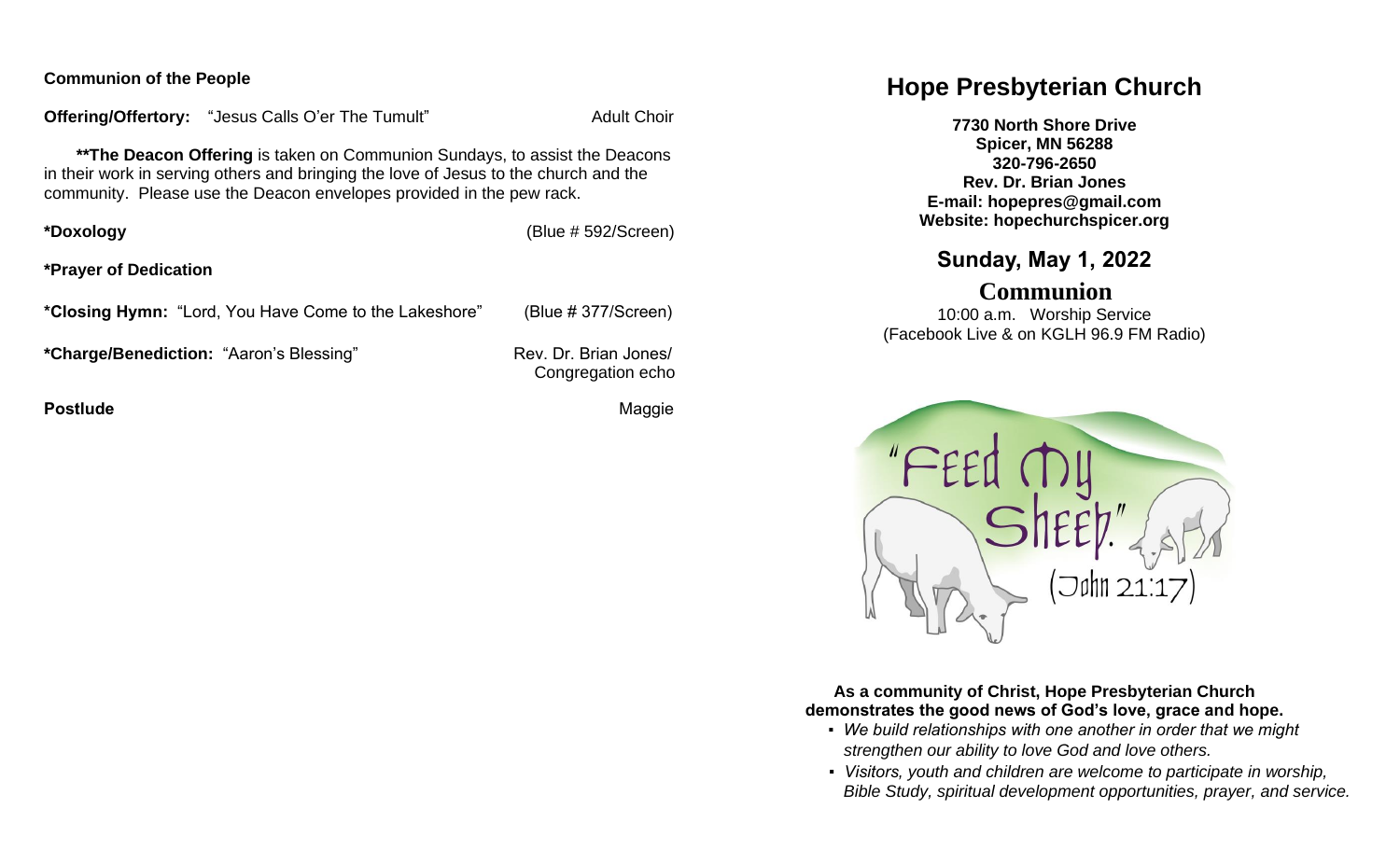*God is here and welcomes you! If you are a visitor and are looking for a church home, be assured you are welcome and needed at Hope Church. We are a people who seek to respond to God's love in Christ and we invite you to join us.*

*Please be advised that our sanctuary worship service is on Facebook Live and also taped for television broadcast, aired on Channel 18 (Windstream Cable) and Channel 181 (Charter Cable) on Sundays (2:30 pm), Tuesdays (11:30 am and 8:30 pm), and Thursdays (8:00 am and 5:00 pm).*

*ATTENDANCE FOLDERS: Please fill out the attendance pad located at the inside end of your pew and pass it down your row. If you are visiting, please mark the visitor column and include your mailing address. Thank You!*

## **\*(Please stand as you are able)**

**Prelude** Maggie Harp

**Welcome** Deb Ficek, Lay Reader

**\*Call to Worship**

One: O Lord our God, we praise you.

**ALL: We cried to you for help and you answered us.** 

One: You have restored our lives.

**ALL: You have rescued us from the grave.**

## **\*Opening Prayer**

One: Living Lord, you meet us in unexpected places and surprise us with the abundance of your love. Feed us by your Word and fill us with your Spirit so that we may follow you this day, and always; through Jesus Christ, your Son, our Savior. **ALL: Amen.**

\***Hymn of Praise:** "He Is Exalted" (Sing the Faith # 2070/Screen)

## **Prayer of Confession**

**ALL: Lord God, in the light of your glory we see the evil we have done, the suffering we have caused, the good we have refused, and the truth we have denied. Heal us of our sin, wash us in your mercy, and feed us with your grace, so that we may follow your way and tell the good news of the gospel. Amen.** 

## **Assurance of Forgiveness**

**\*Gloria Patri** (Blue # 577/Screen)

**\*Passing of the Peace** (Please share a sign of Christ's peace with one another)

#### **Announcements**

**Special Music:** "Be Still and Know that I Am God" Adult Choir

#### **Children's Sermon**

**Response:** "Lord, Listen to Your Children Praying" (STF # 2193/Screen)

#### **Prayer for Illumination**

One: O God of light, by the power of your Holy Spirit, restore our sight, so that in these words of Scripture and sermon we may see Christ, in whose name we pray. **ALL: Amen.**

**Responsive Reading: Psalm 30 Reading from Acts: Acts 9:1-20 Gospel Reading: John 21:1-19 Sermon: "Three Times" Community Community Rev. Dr. Brian Jones \*Hymn of Preparation:** "Be Known to Us in Breaking Bread" (Blue # 505/Screen) **Sacrament of Communion: The Great Thanksgiving:** One: The Lord be with you. **ALL: And also with you.** One: Lift up your hearts. **ALL: We lift them to the Lord.** One: Let us give thanks to the Lord our God. **ALL: It is right to give our thanks and praise.** One: It is truly right….who forever sing to the glory of your name:  **ALL: Holy, Holy, Holy Lord, God of power and might; Heaven and earth are full of your glory. Hosanna in the highest. Blessed is he who comes in the name of the Lord. Hosanna in the highest.** One: You are holy, O God of majesty,…Great is the mystery of faith: **ALL: Christ has died, Christ is risen, Christ will come again.** One: Gracious God...all glory and honor are yours, almighty God, now and forever. **The Lord's Prayer (Sung)**

 **Our Father, which art in heaven, hallowed be Thy name. Thy kingdom come, thy will be done, on earth as it is in heaven. Give us this day our daily bread, and forgive us our debts, as we forgive our debtors; and lead us not into temptation but deliver us from evil. For thine is the kingdom and the Power and the Glory, forever. Amen.**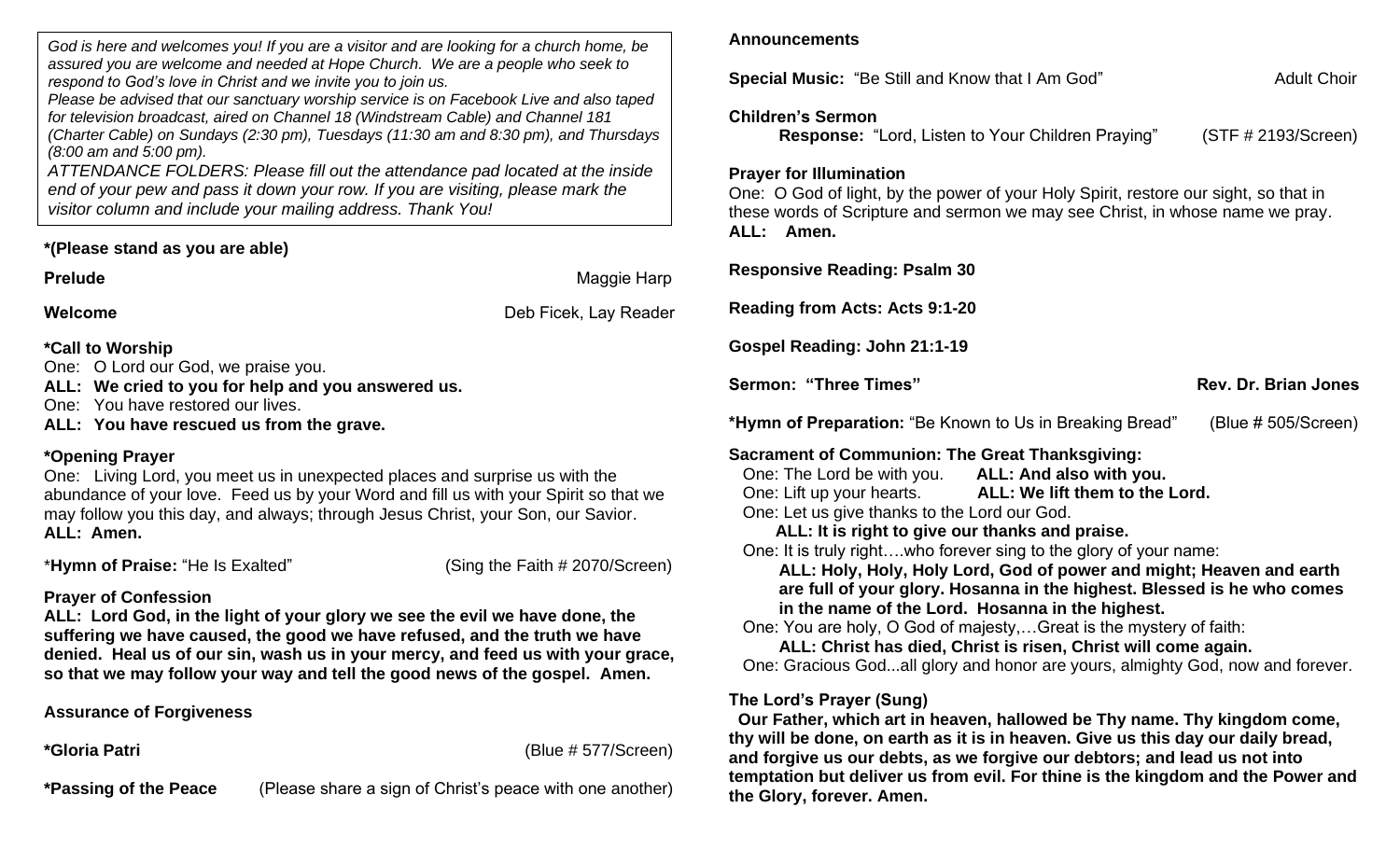## **HOSPITALITY SERVANTS**

#### **Coffee Servers**

**May 1:** Sarah & Barry Sampson **May 8:** Jackie Wahl & Gaylord Lind

#### **Ushers**

**May 1:** Steve Barney, Greg Swenson, Wade Swenson & Elroy Jones **May 8:** Barry & Sarah Sampson Family

#### **WORSHIP ASSISTANTS**

**Lay Readers May 1:** Deb Ficek **May 8:** Jeff Wersal

**Acolytes May 1: Open May 8:** Blake & Shayla Sampson

**Sound Operators:** Pete Bratberg, Duane Taatjes, Daryl Taatjes, Stephanie Bents **Video Operators:** Carter Taatjes, Pete Bratberg, Wally Titus, Daryl Taatjes **Screen Operators:** Stephanie Bents, Sherry Bratsch **Radio Operators:** Harold Foreman, Daryl Taatjes

#### **HOPE HAPPENINGS!**

### **Sign-Up Sheets**

Please sign up on the sheets in the Fellowship Hall (by the library) to usher, lay read, or acolyte in May.

**\*\*CARE Pantry Challenge for May is…… items for the BIRTHDAY KITS** such as boxes of cake mix, tubs of frosting, candles, birthday plates, napkins, cups, tablecloth, and decorations. Please place your donations on the table by the mailboxes in the Fellowship Hall. Thank You!!

## **Spring Clean-Up Day this Saturday**

Spring clean-up of the church and grounds will be this coming Saturday, May 7<sup>th</sup> starting at 8:00 a.m. till finished. Please come to help if you are available!

## **Meatball Supper, Friday May 13th (4-7 PM)**

Please note the sign-up sheet to bring bars for the meatball supper on Friday, May 13<sup>th</sup>. We also need lots of people to sign up to work!! Pick your time and job you would like to do!

## **Summer Custodian Position Available**

If interested in working as Custodian this summer (May 30<sup>th</sup>-September 15<sup>th</sup>) please mail a cover letter to Sandy Wersal (16667 Co. Rd. 9 NE, New London) or email her at [sandywersal@gmail.com.](mailto:sandywersal@gmail.com) This position is for 15 hrs./week.

## **Volunteers Needed**

Volunteers are needed on Sunday mornings at 7:30 a.m. to assist Maggie in preparing for the musical needs for the 8:30 a.m. outdoor worship service, Memorial Day week-end thru Labor Day week-end. A sign-up sheet will be available.

## **Clearwater Work Weekend**

Work weekend at Clearwater Forest Camp will be the weekend of May 20<sup>th</sup>.

**Gifts for Presbyterian Disaster Assistance for Ukraine** can be made out to the Presbytery of Minnesota Valleys with DR000156-Ukraine on the memo line and sent to the Presbytery of Minnesota Valleys, PO Box 431, Kerkhoven, MN 56252.